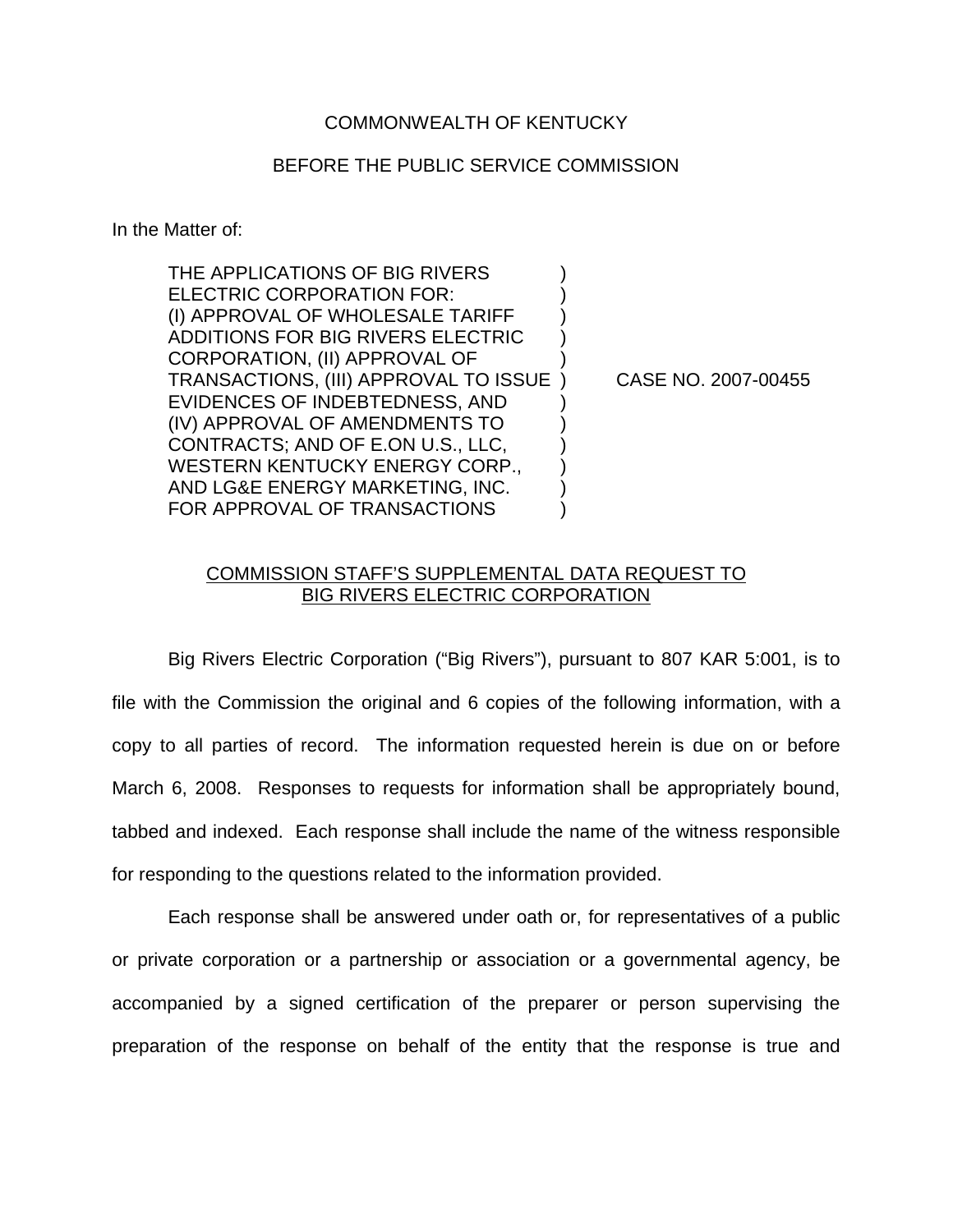accurate to the best of that person's knowledge, information, and belief formed after a reasonable inquiry.

Big Rivers shall make timely amendment to any prior responses if it obtains information which indicates that the response was incorrect when made or, though correct when made, is now incorrect in any material respect. For any requests to which Big Rivers fails or refuses to furnish all or part of the requested information, Big Rivers shall provide a written explanation of the specific grounds for its failure to completely and precisely respond.

Careful attention should be given to copied material to ensure that it is legible. When the requested information has been previously provided in this proceeding in the requested format, reference may be made to the specific location of that information in responding to this request. When applicable, the requested information shall be separately provided for total company operations and jurisdictional operations.

1. Refer to the January 31, 2008 Errata Filing to the Application ("January 31 Errata"). Concerning Exhibit A to the Alcan and Century Retail Electric Service Agreements and Exhibit A to the Alcan and Century Wholesale Electric Service Agreements:

a. Explain the purpose or function of Exhibit A.

b. Identify the source of all data in Exhibit A where "Assumption" is listed in the column labeled "Derivation." Explain why each assumption is reasonable.

c. Provide all supporting schedules referenced in the "Derivation" column.

-2- Case No. 2007-00455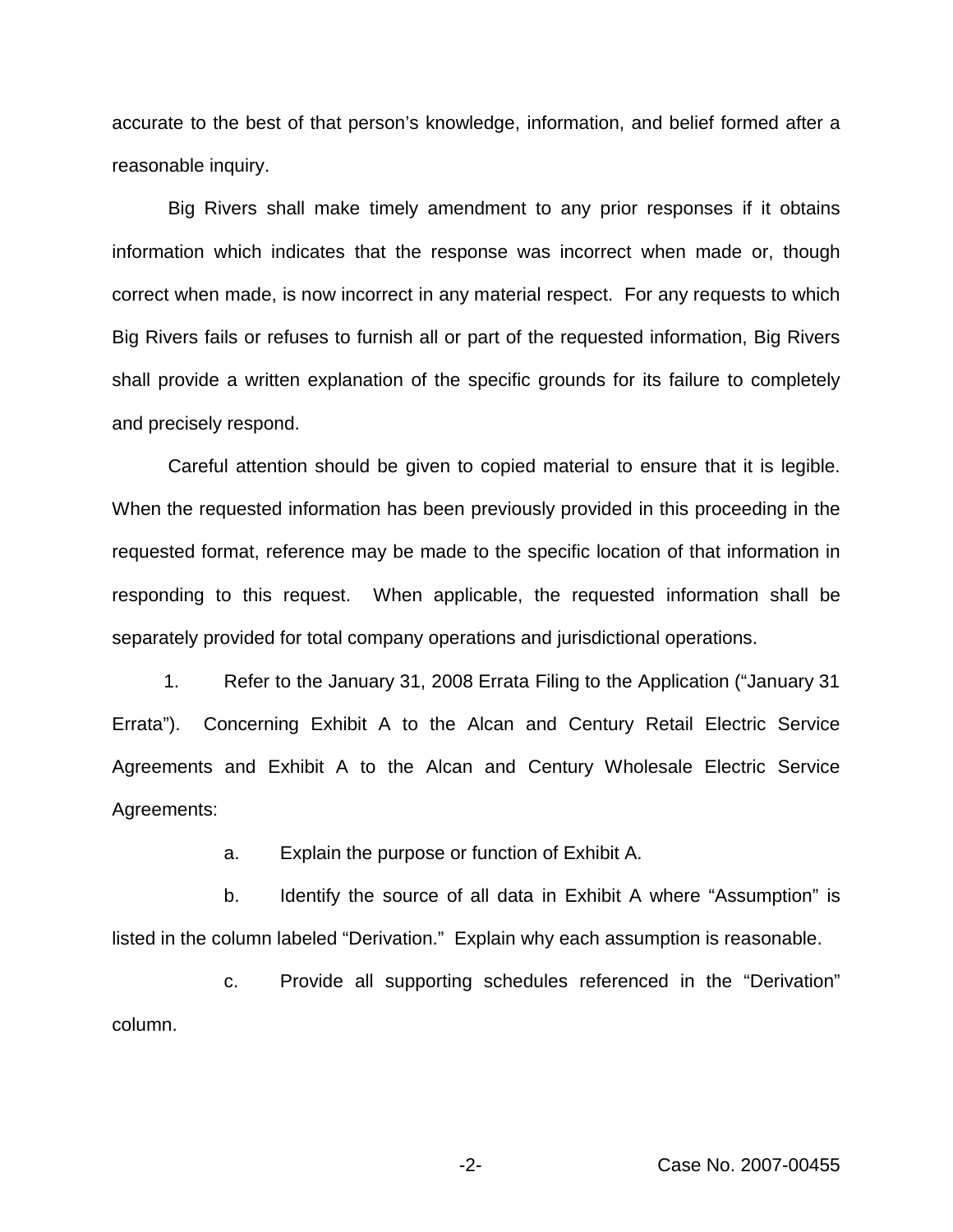2. Refer to the January 31 Errata, Appendix A to the Alcan and Century Retail Electric Service Agreements, the Non-FAC Purchased Power Adjustment Factor ("Non-FAC PPA"), and Appendix A to the Alcan and Century Wholesale Electric Service Agreements, Non-FAC PPA.

a. Absent the Non-FAC PPA, explain how Big Rivers would normally recover the costs of purchased power not otherwise recoverable under the Fuel Adjustment Clause ("FAC").

b. Explain in detail why Big Rivers, Alcan, and Century concluded that the proposed Non-FAC PPA was necessary.

c. Explain how the Purchased Power Base of \$0.00175 was determined.

d. The proposed Non-FAC PPA appears to be modeled in a manner similar to the FAC. Explain why that approach was followed for the Non-FAC PPA.

e. Explain why the proposed Non-FAC PPA does not include periodic reviews of the mechanism.

3. Refer to the January 31 Errata, Appendix B to the Alcan and Century Wholesale Electric Service Agreements, the proposed Big Rivers Bylaw Provisions.

a. Provide a comparison of the current version of Big Rivers' Bylaws with the proposed provisions. Explain in detail the reason(s) for each change between the current and proposed provisions.

b. Prepare a sample calculation that compares how patronage capital is currently allocated to patrons and how patronage capital would be allocated to patrons under the proposed provisions.

-3- Case No. 2007-00455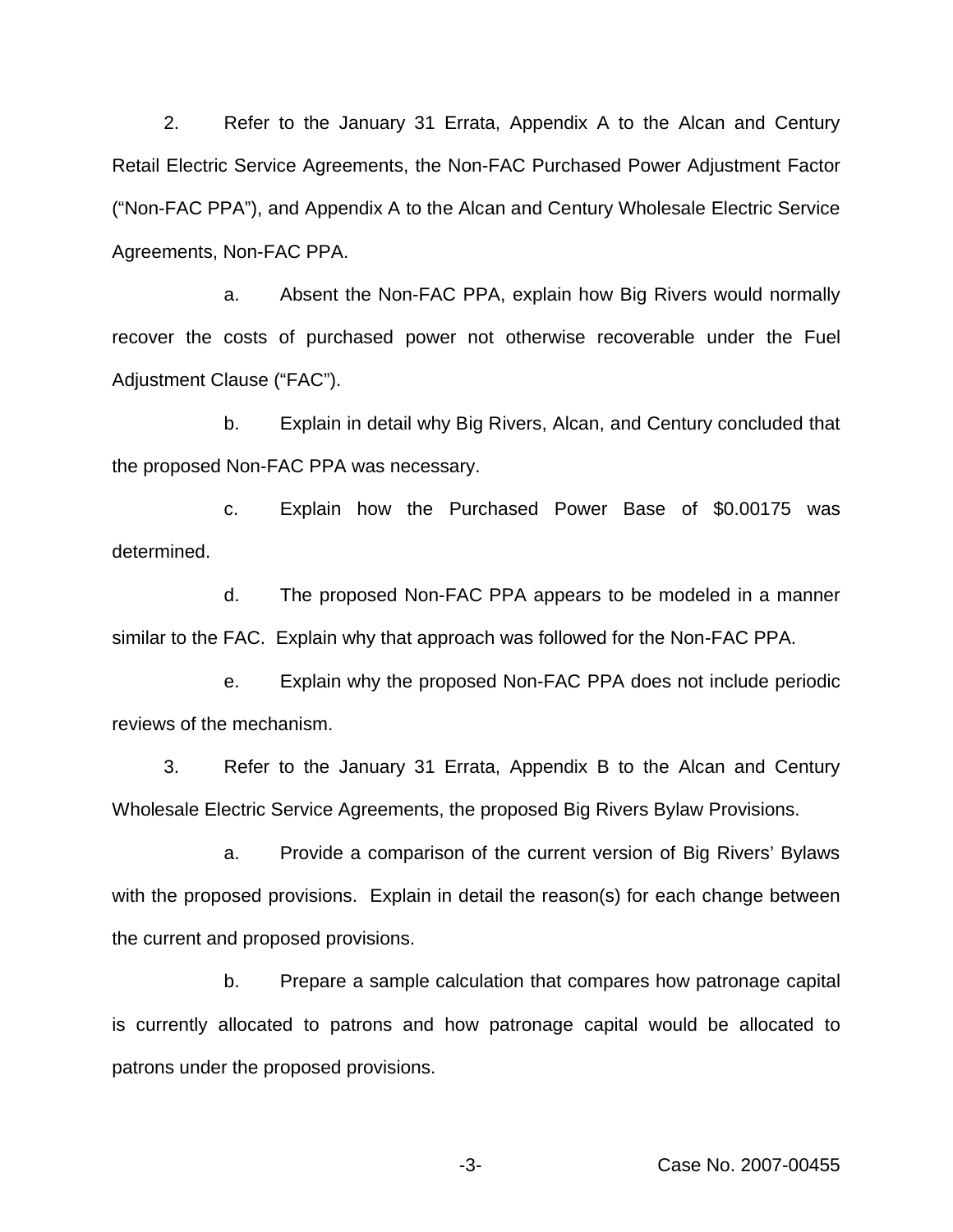4. Refer to the response to the Commission Staff's First Data Request dated February 1, 2008 ("Staff First Request"), Item 1.

a. The responses to Item  $1(c)(3)$  and  $1(c)(4)$  make reference to Big Rivers and E.ON U.S. LLC filing a "pre-merger notification." Explain what pre-merger notification is required in conjunction with the Unwind Transaction.

b. Provide the current status of the February 7, 2008 ruling requests from the Kentucky Department of Revenue.

c. Describe what has been done as of the date of the response to this data request concerning the International Brotherhood of Electrical Workers' contracts.

5. Refer to the response to the Staff First Request, Item 3. Based upon this response, there are documents relating to the Unwind Transaction which still have not been submitted for Commission review. Provide the date by which Big Rivers anticipates submitting all documents to the Commission associated with the Unwind Transaction.

6. Refer to the response to the Staff First Request, Item 8(b).

a. Based upon this response, after the completion of the Unwind Transaction will the capital items listed in the response to Item 8(a) be reflected on Big Rivers' books at original cost with a corresponding amount of accumulated deprecation?

b. Is the accounting treatment described by Big Rivers in the response to Item 8(b) consistent with the Rural Utilities Service ("RUS") Uniform System of Accounts ("USoA")? Include citations to the appropriate sections of the RUS USoA.

7. Refer to the response to the Staff First Request, Item 12(b). The response did not adequately address the question. Concerning the Unwind Model as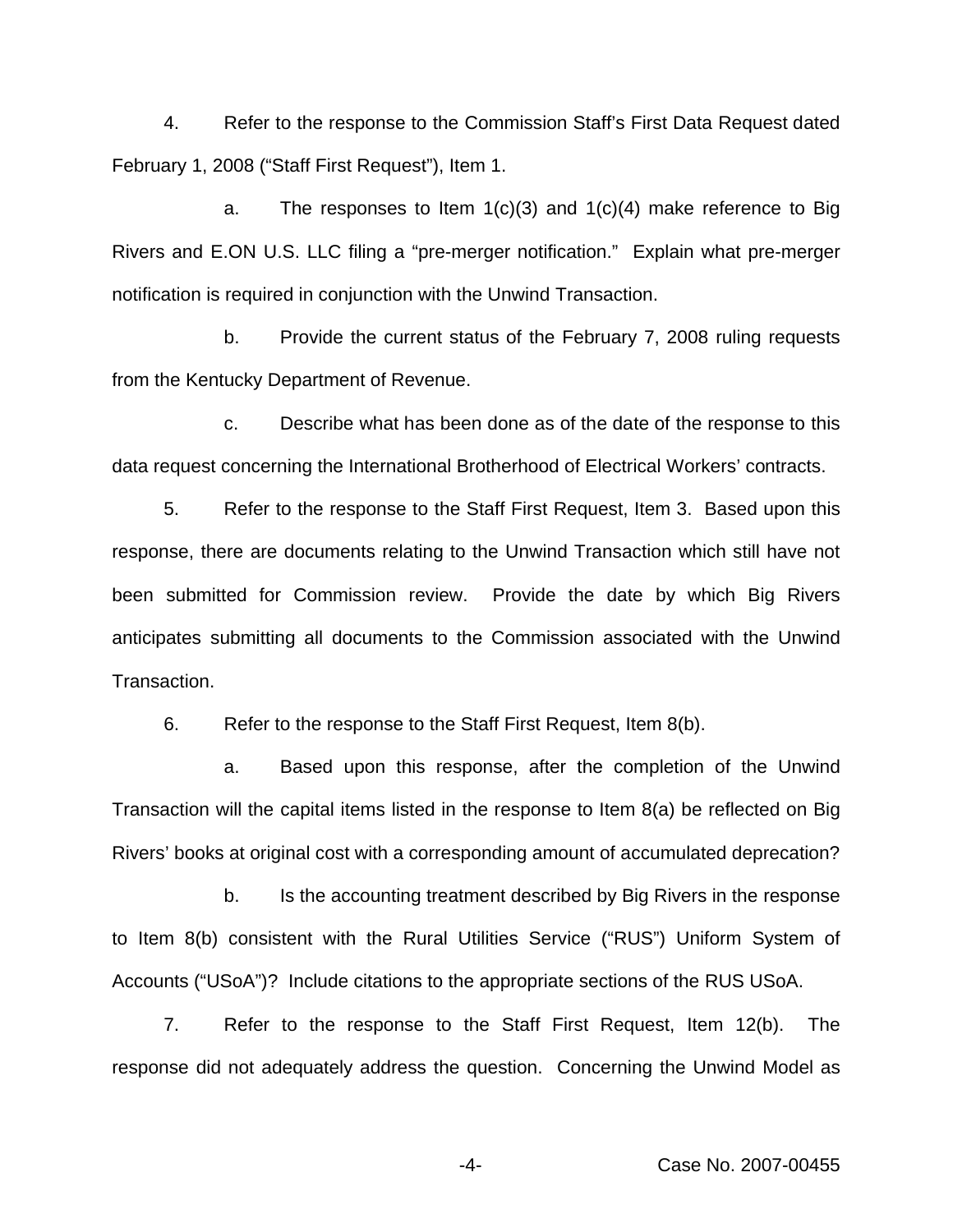filed in the Application, pages 3 and 4 of 37, Big Rivers was asked to explain in detail why the Times Interest Earned Ratio ("TIER") Related Rebate, as shown on lines 45, 66, and 96, and the TIER Adjustment on line 89 were fixed inputted amounts rather than formula-driven amounts based on the terms and conditions of the applicable Smelter contract provisions. The response describes revisions to the January 31 Errata version of the Unwind Model and the version of the Unwind Model provided in response to Items 10 and 12. Provide the originally requested information.

8. Refer to the following versions of the Unwind Model: the original version submitted with the Application ("12.28.07 Version"), the January 31 Errata version ("01.31.08 Version"), and the version supplied in the response to the Staff First Request, Item 12(b) ("02.14.08 Version").

a. Explain why references to carbon taxes and carbon allowance cost have been included in the 02.14.08 Version, at page 5, lines 122 and 123; page 7, lines 189 and 190; and page 38, lines 514 through 516.

b. Refer to page 12 for all three versions of the Unwind Model. Explain why the smelter sales for Century and Alcan, shown on lines 2 and 3, are different in the 01.31.08 Version compared to the other two versions of the Unwind Model.

c. Refer to page 14 of the 02.14.08 Version. Explain why this page does not appear in the hard copies of the other two versions of the Unwind Model.

d. Refer to page 32 of the 12.28.07 Version and 01.13.08 Version and page 33 of the 02.14.08 Version. Explain in detail why the TWH and MW sales for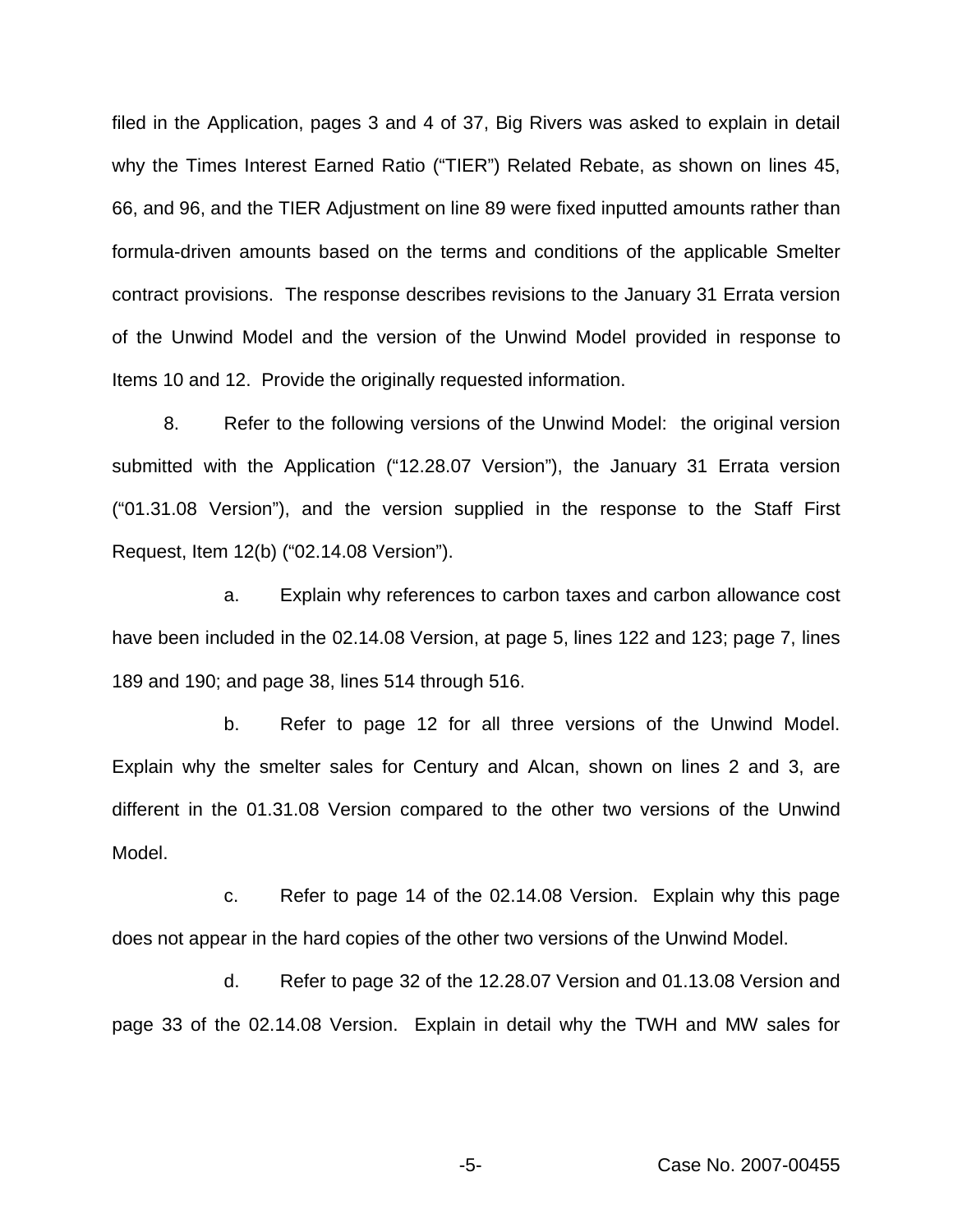Alcan and Century are not the same in all three versions of the Unwind Model. Indicate which set of TWH and MW sales levels are correct.

e. Refer to pages 23 and 28 of the 02.14.08 Version. Explain why the book depreciation for income tax purposes was figured at 60 years, as shown on page 28, when the depreciation years shown on page 23 start at 52 years and decline to 37 years. In addition, would Big Rivers agree that using 60 years rather than the years shown on page 23 would result in larger balances for deferred income taxes? Explain the response.

f. Which version of the Unwind Model most accurately reflects Big Rivers' expectations and recommendations in conjunction with the Unwind Transaction? Include the reason(s) why the selected version is considered the most accurate.

9. Refer to the response to the Staff First Request, Item 15, and Big Rivers' response to the Attorney General's Initial Request for Information dated February 1, 2008 ("AG's Initial Request"), Item 5.

a. Given the current situation in financial markets, how likely does Big Rivers believe it is that the mix of debt instruments as reflected in the 02.14.08 Version reflects what will actually be undertaken in conjunction with the Unwind Transaction?

b. Given the current situation in financial markets, would the alternative discussed by Big Rivers in the response to the AG's Initial Request, Item 5 be a more likely financing option? Explain the response.

10. Refer to the response to the Staff First Request, Item 16(b).

a. Reconcile the annual sales data for 2006 and 2007 with the response to Item 12(b), the 02.14.08 Version of the Unwind Model, Input section,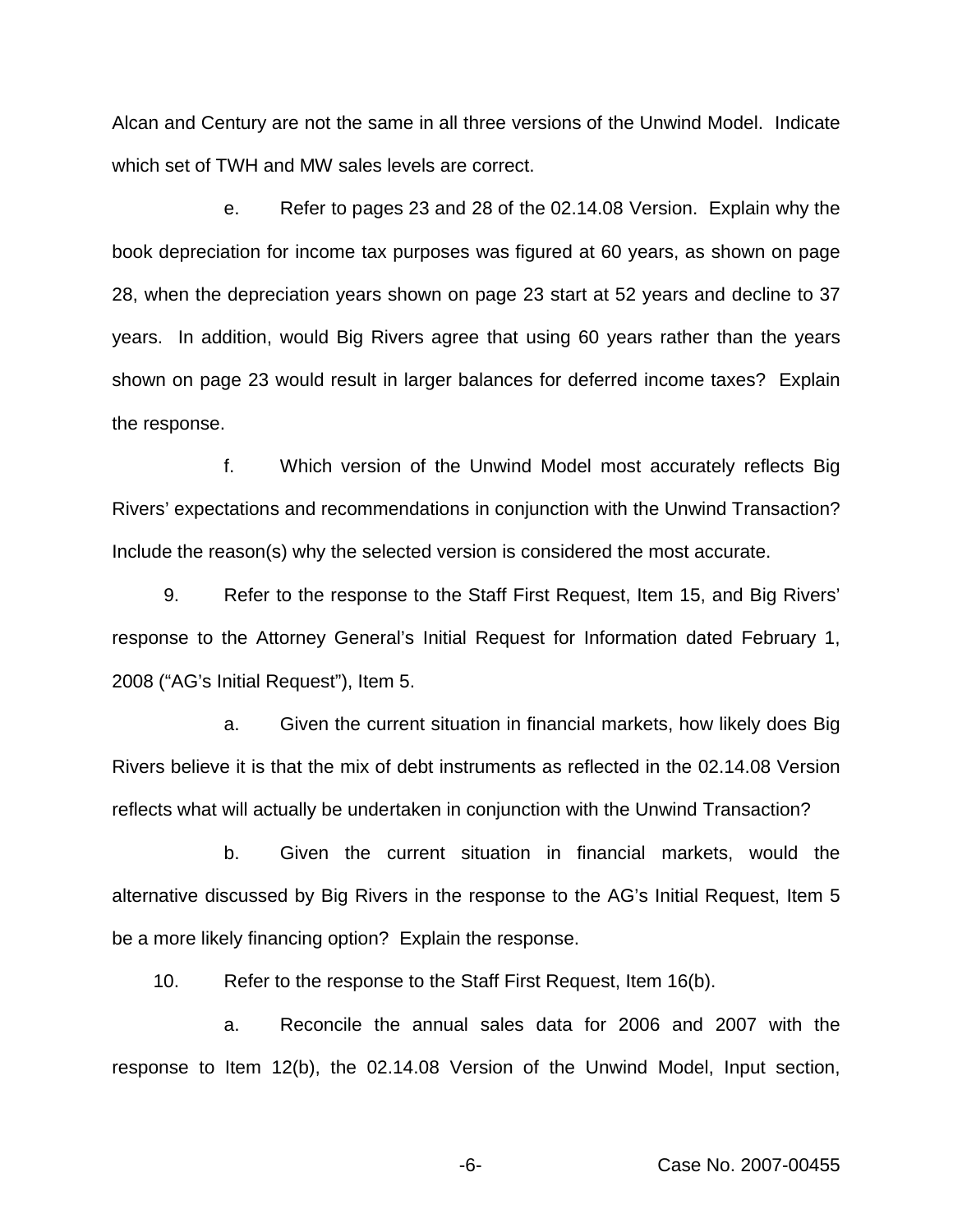annual sales data for 2006 and 2007, shown on page 33. Explain in detail any differences between the sales data.

b. Provide a version of the schedule shown in the response to Item 16(b) which includes the anticipated annual sales for 2008 through 2011 for these sales groups as shown in the 02.14.08 Version of the Unwind Model. For each sales group, include the percentage change in annual sales from year to year for all the years included in the revised schedule.

c. Given the annual sales trends shown for the period 2000 through 2007 for the class groups, explain why the annual sales levels incorporated into the Unwind Model for 2008 through 2011 are reasonable.

11. Refer to the response to the Staff First Request, Item 25. Does Big Rivers believe the depreciation reserve ratios provided in this response are higher than or lower than what would be considered "normal" depreciation reserve ratios for a generating and transmission cooperative? Explain the response.

12. Refer to the response to the Staff First Request, Item 26. Provide the following accounting entries made to Big Rivers' books relating to the Coleman Scrubber:

a. Entries when the Coleman Scrubber was placed into service in January 2007.

b. Entries, if any, required at the end of calendar year 2007.

c. Entries expected to be made in conjunction with the consummation of the Unwind Transaction. For purposes of this response, assume the Unwind Transaction is completed on April 30, 2008.

-7- Case No. 2007-00455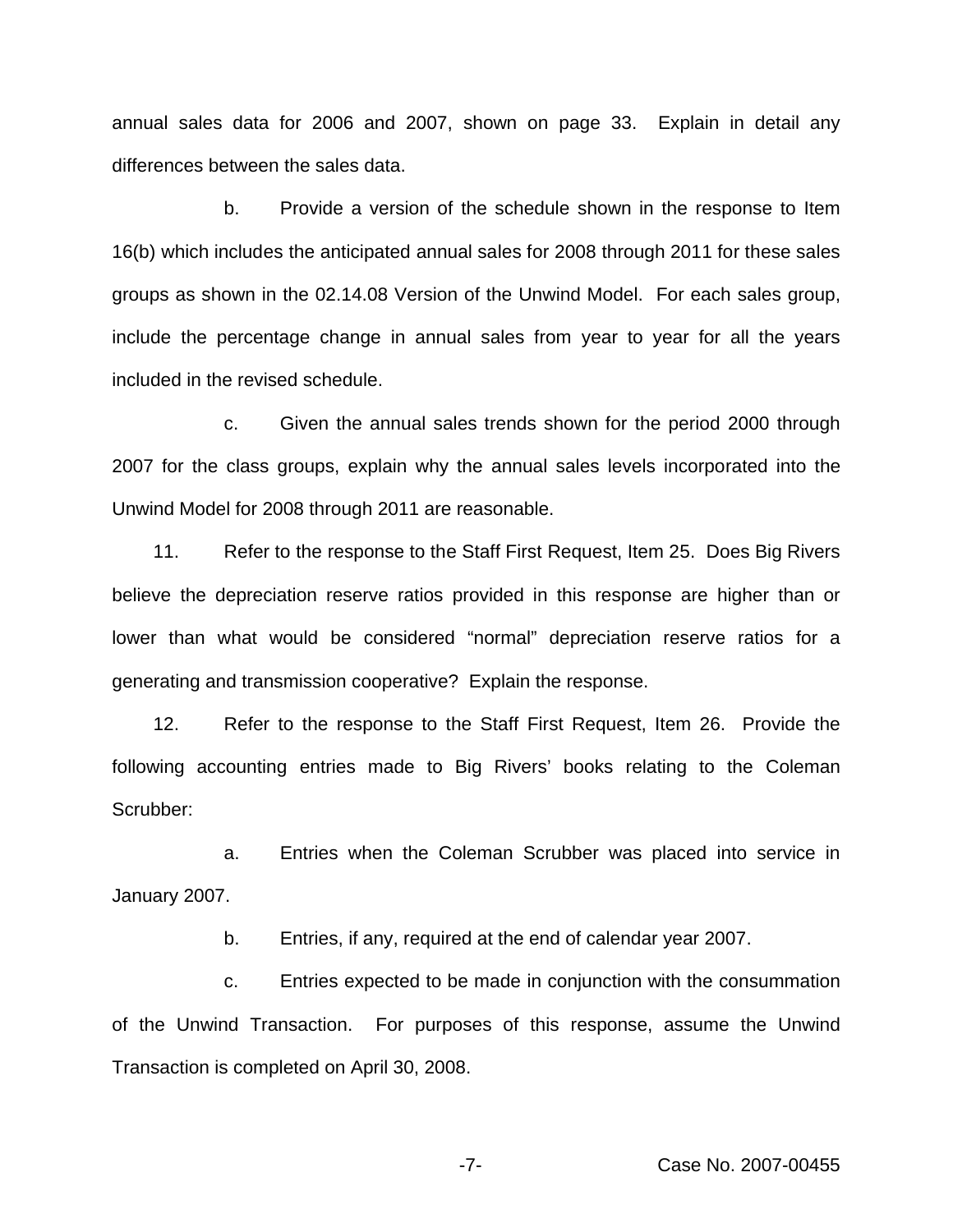13. Refer to the response to the Staff First Request, Item 28.

a. Does Big Rivers agree that the RUS USoA provides that utilities owning emission allowances shall account for those allowances at cost?

b. Does Big Rivers agree that while the market value of the 14,000 sulfur dioxide ("SO<sub>2</sub>") emission allowances may represent a portion of the consideration being provided by E.ON to Big Rivers as part of the Unwind Transaction, the market value does not necessarily reflect the cost of those emission allowances? Explain the response.

14. Refer to the response to the Staff First Request, Item 33(d). In this response Big Rivers states, "It did not want to utilize its limited resources to complete a study that might not be needed." Big Rivers' last depreciation study was completed in 1998. Given the date of the last depreciation study, would Big Rivers agree it should have been planning for, and probably undertaking, a new depreciation study, regardless of whether the Unwind Transaction occurred or not? Explain the response.

15. Refer to the response to the Staff First Request, Item 34.

a. If Big Rivers does not establish regulatory assets and regulatory liability accounts for its non-Smelter customers, would Big Rivers need to propose for those customers a tariff rider similar to the Non-FAC PPA Factor included in the proposed Alcan and Century Retail and Wholesale Electric Service Agreements? Explain the response.

b. The Non-FAC PPA included in the Alcan and Century Retail and Wholesale Electric Service Agreements does not appear to include a periodic review of the mechanism by the Commission. If Big Rivers were to utilize a Non-FAC PPA for the

-8- Case No. 2007-00455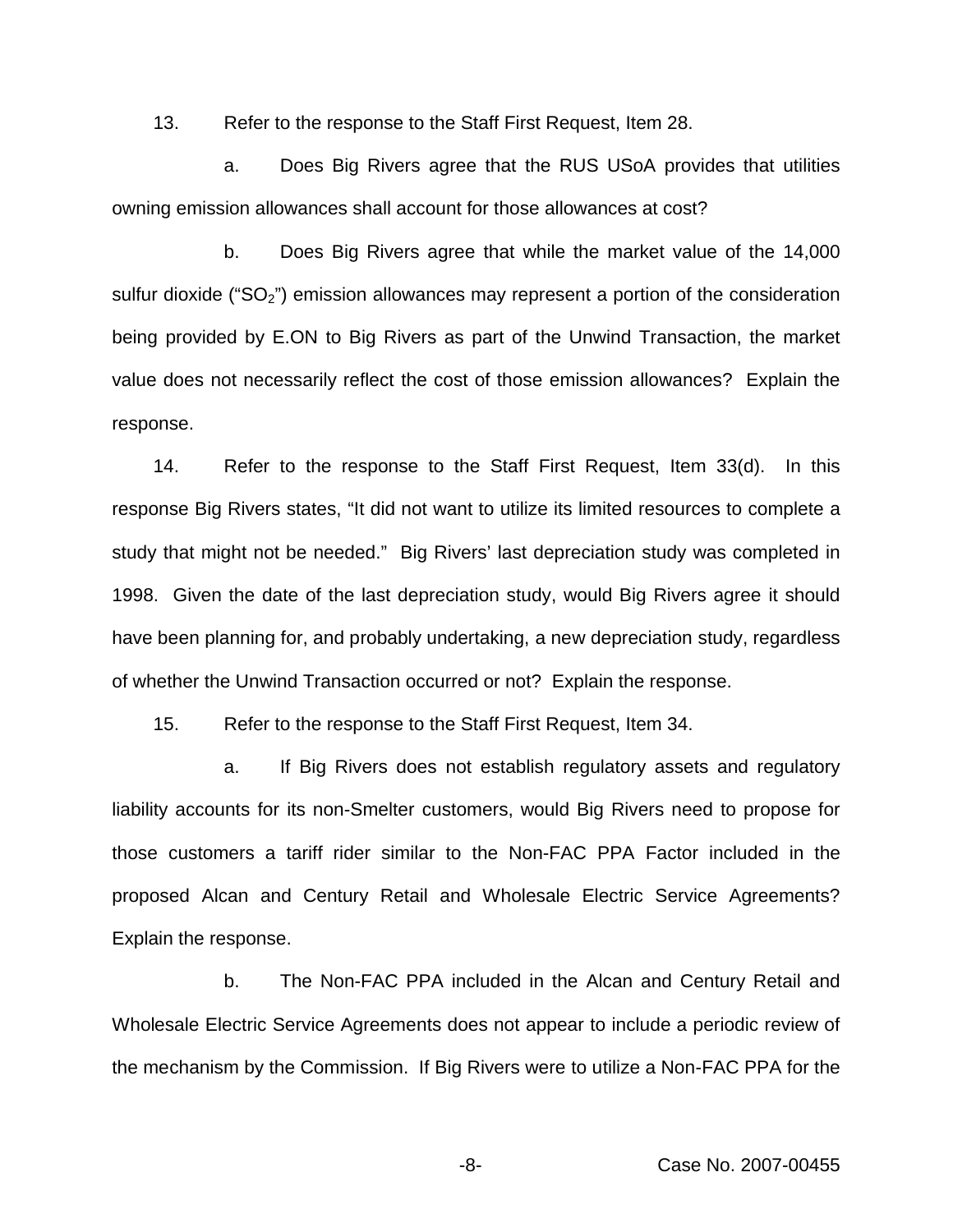non-Smelter customers, would Big Rivers agree that period reviews would be desirable? Explain the response.

16. Refer to the response to the Staff First Request, Item 35(b).

a. Provide a yearly reconciliation of the Market Sales shown in this response with the "Other" annual sales shown in the response to Item 16(b).

b. Provide a reconciliation of the Market Sales shown in this response for 2006 and 2007 with the off-system sales shown in the response to Item 12(b), the 02.14.08 Version of the Unwind Model, page 33.

17. Refer to the response to the Staff First Request, Item 43(c).

a. In responding to Item 43(c), explain why Big Rivers assumed it would sell banked  $SO<sub>2</sub>$  emission allowances after 2012.

b. Does Big Rivers agree that all  $SO<sub>2</sub>$  emission allowances awarded to it by the Environmental Protection Agency carry a zero cost? If no, provide the cost of these allowances and explain in detail how the cost was determined.

c. From a long-term planning perspective, which of the following scenarios would be more reasonable:

 $(1)$  Bank the SO<sub>2</sub> emission allowances and have them available for utilization in future years and not being subject to price fluctuations in the allowance market.

(2) Selling allowances as reflected in the Unwind Model and then buying allowances in the future and being subject to price fluctuations in the allowance market.

18. Refer to E.ON's response to the AG's Initial Request, Item 134.

-9- Case No. 2007-00455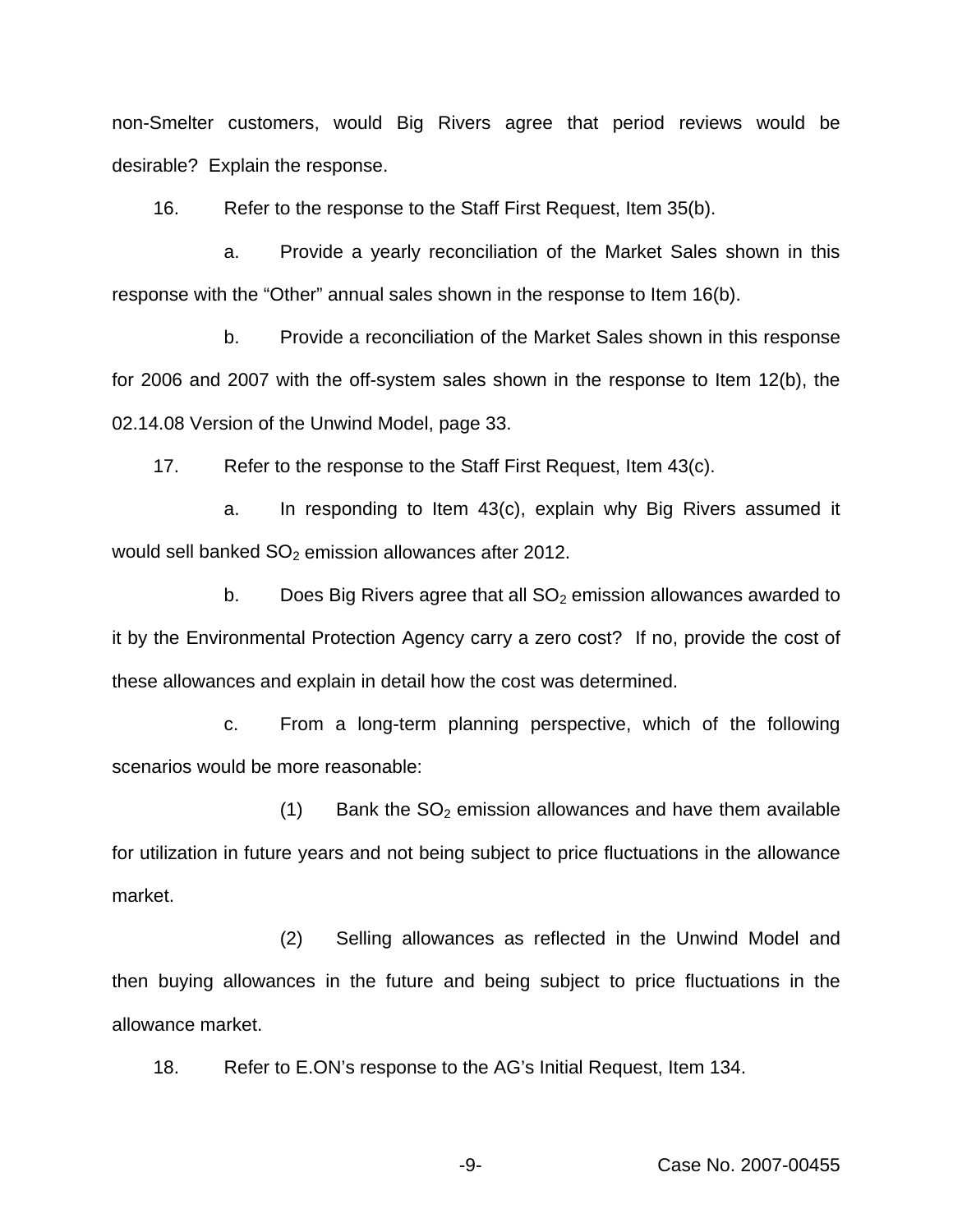a. On pages 66 and 67 of 68 of the "WKE Multi Pollutant Plan Study" are a series of recommendations concerning environmental compliance issues.

(1) Was Big Rivers aware of this study and its recommendations?

(2) If Big Rivers knows, indicate which of these recommendations were implemented by E.ON and WKE and the dates of implementation.

b. On page 14 of 62 of the "Un-regulated Generation (WKE) Multipollutant Position Report and Proposed Compliance Plan" is a discussion of the possible lay-up or permanent shut-down of Reid Unit 1.

(1) Was Big Rivers aware that E.ON and WKE had considered shutting down Reid Unit 1 as early as 2009?

(2) Assuming that the Unwind Transaction is consummated, what are Big Rivers' long-term plans concerning the utilization of Reid Unit 1?

19. Refer to the response to the Staff First Request, Item 38. Big Rivers states that there are no regular full-time WKE employees other than those in the Henderson, Kentucky headquarters and at the generating plants.

a. Where is the fuel procurement function presently located?

b. Explain whether the employees that currently perform the fuel procurement function are WKE employees. If not, by whom are they employed?

c. Explain whether the employees currently performing the fuel procurement function for WKE will become employees of Big Rivers.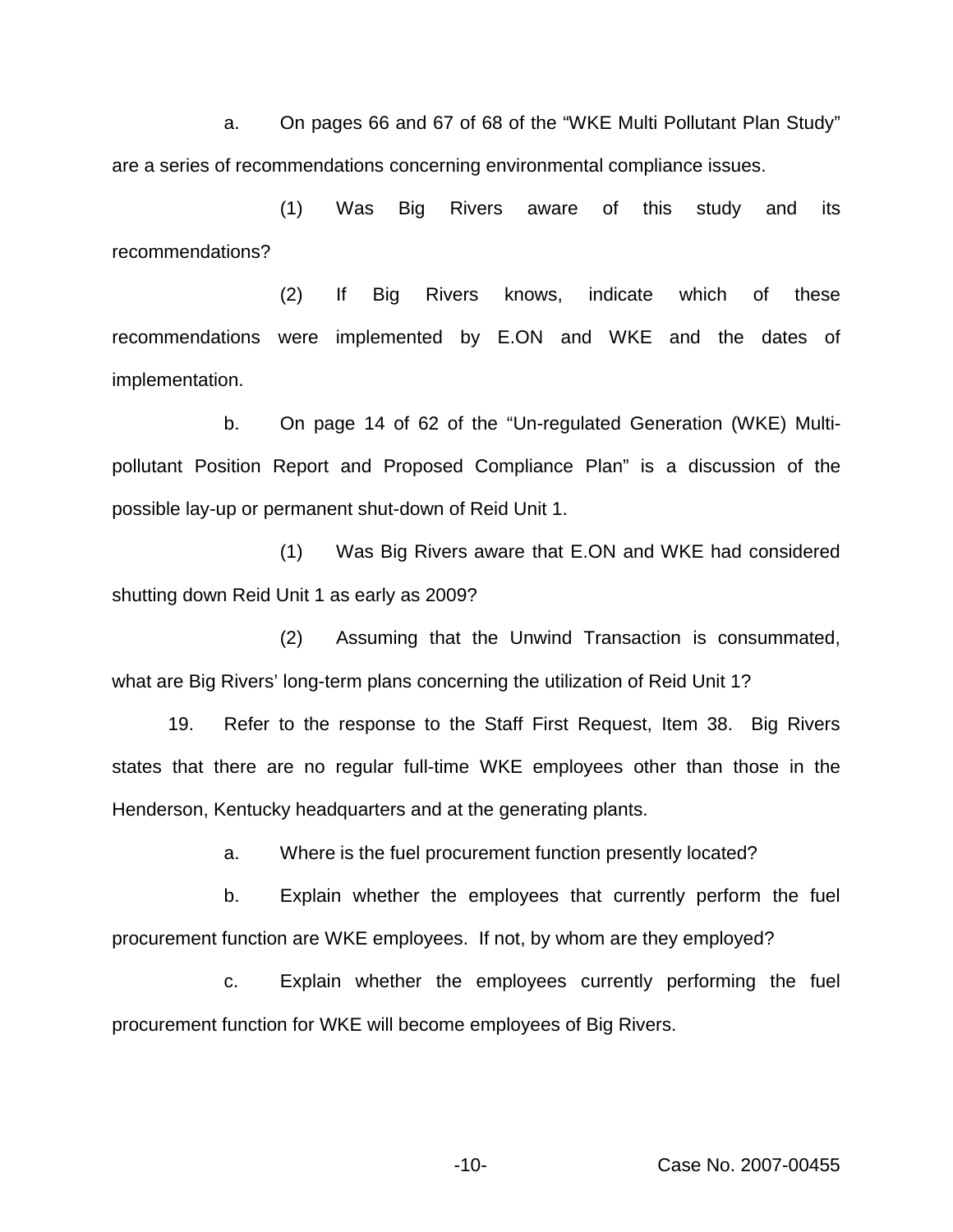20. Refer to the Smelters' response to Staff First Request, Item 4. Will the \$46 million in energy efficiency projects planned by Century result in a change in Century's peak demand, total energy consumption, or load factor? If yes:

a. Explain in detail how Big Rivers has considered the impact of that change in the formulation of the power contract with Century.

b. Explain in detail whether that change has been incorporated into Big Rivers' financial model, and state how it has been incorporated.

21. Refer to your response to Staff First Request, Item 40, the February 6, 2008 report from Hill & Associates, page 8. Explain in detail the actions that Big Rivers has taken to date, or will take, to implement the recommendation regarding the barges and the identities of the entities providing the barging services.

22. Refer to the response to Staff First Request, Item 46. Big Rivers states that the base fuel cost is an integral part of the negotiations among Big Rivers, its Members, and the Smelters.

a. Explain the importance of the base fuel cost to the negotiations other than determining the amount of the Economic Reserve.

b. On page 15 of Exhibit 25 of the application, Big Rivers states that the financial model used to evaluate the unwind arrangement with E.ON, the agreements with the Smelters, and Big Rivers' financing plan are predicated on the immediate implementation of an FAC with a fuel cost of \$.01662 per kWh, which is different from the average actual fuel burn of WKE for 2007, which is shown in Big Rivers' response to Item 46 of Staff's First Request. Explain why a negotiated fuel cost was used, rather than WKE's actual incurred cost.